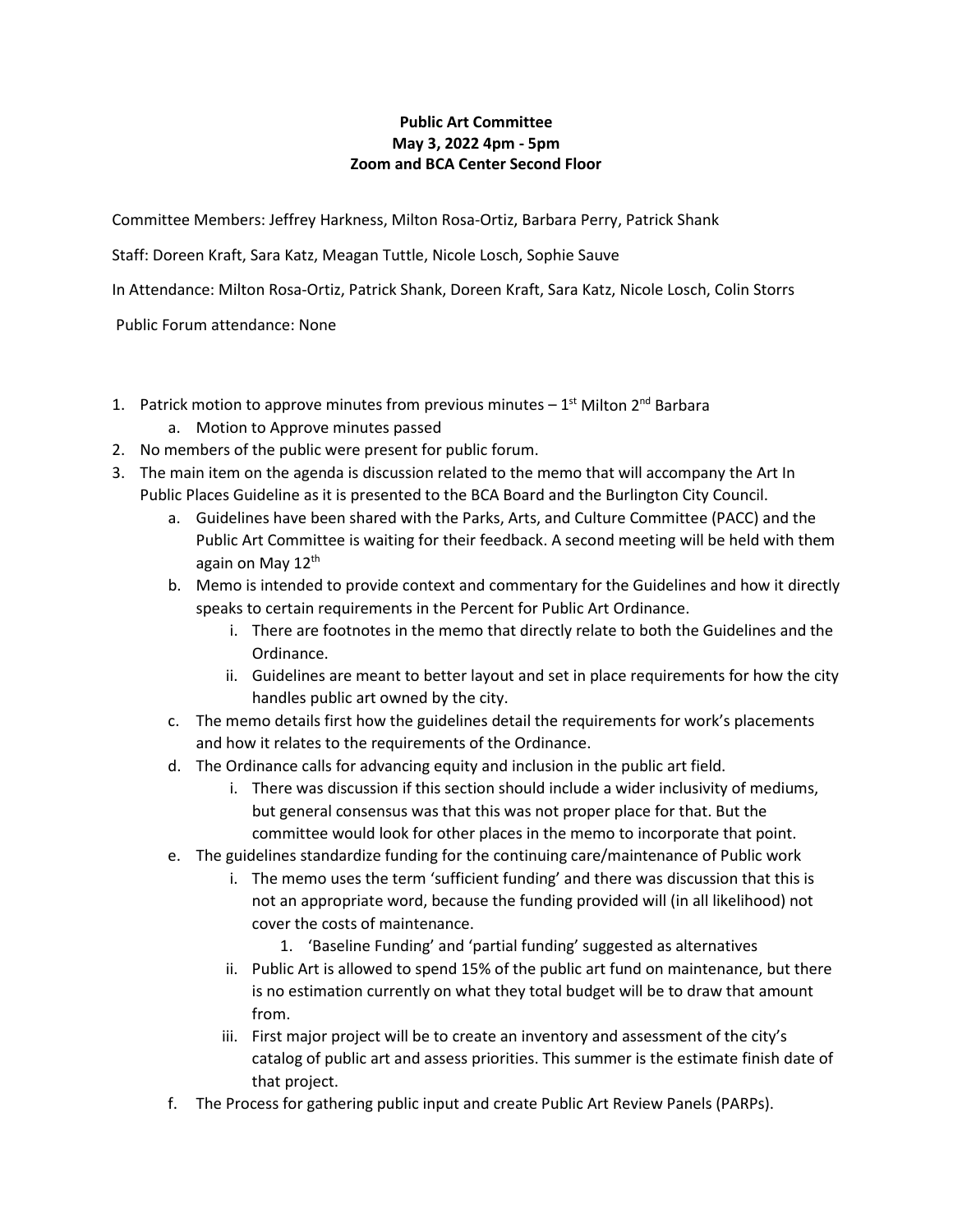- i. Memo details that the guidelines were created with the input from a wide range of stakeholders including Former and current City Attorneys, Parks Arts and Culture committee, several city departments including Parks and Recreation, Public Works, and City Planning.
- ii. Question regarding the feasibility of collecting members from a neighborhood for each PARP.
- iii. The responsibility for creating a PARP falls to BCA staff this is one of the most important roles they can provide, to balance criteria and priorities. This is where BCA brings their expertise to bare, and experience has shown that it is a difficult process without this organizational structure.
- iv. There is a process to self nominate for PARPs, and BCA believes that it has fallen off their website with the unveiling of the new site, and it will work to get it back up asap.
- v. Committee Member mentioned the NPAs as a venue for gathering public input and providing education for public art projects. BCA staff felt they are a good resource but in the past the neighborhood structure is more effective and doesn't get held up in more partisan discussions. BCA Committee meetings are open to the public and are effective ways for the public to provide their feedback. City staff suggested using Front Porch Forum as a vehicle for getting notification of meetings out to people.
- g. The memo continues to direct attention towards public commentary, particularly the criticism that BCA doesn't provide adequate funding towards the performing arts.
	- i. There are members of the community and the City Council that feel that more funding should be directed towards performing art.
	- ii. The memo details that this Ordinance and the Guidelines are not the intended source of that funding. And that funding is robust elsewhere within the City and BCA.
	- iii. The memo then details an account of the funding that BCA has done for the preforming arts and provides both numbers and budgetary percentages as evidence to that case.
	- iv. BCA Staff suggested that the memo be updated with information relating to the Venue and Community Spaces resource both on BCA's website and Love Burlington's site.
- h. The end of the memo concludes and recommends to the BCA Board (and by extension the City Council) that they accept the Guidelines.
- i. BCA Staff suggests that the memo be shared with the current PACC. Committee members discussed the benefit of sharing the memo with additional public and media sources.
	- i. PACC contact information was shared
- j. Discussion of best timing to submit the memo to BCA Board and City Council in relation to their currently schedule.
	- i. It was concluded that earlier is better, sharing it with the BCA board at their May 17<sup>th</sup> meeting would be best to get it before the City Council before their summer schedule.
- k. Discussion if the work plan, a requirement in the Ordinance, is feasible in the immediate future for this budget year.